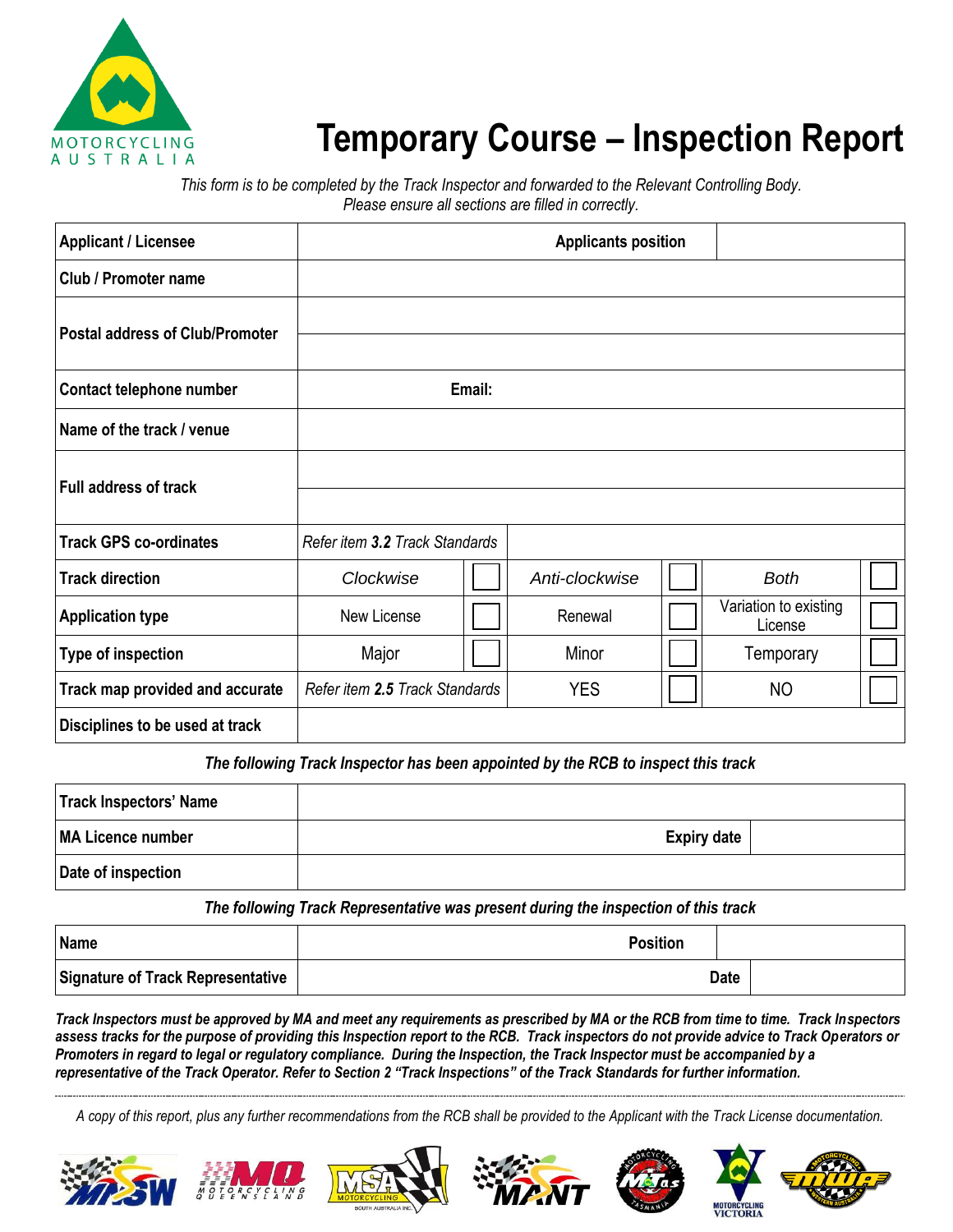| <b>Inspection Guideline</b> |                                                                               |              |
|-----------------------------|-------------------------------------------------------------------------------|--------------|
| <b>Satisfactory</b>         | The item complies to the Track Standards                                      | $=$ tick 1   |
| Unsatisfactory              | The item does not comply with the Track Standards - a T.R.A must be completed | $=$ tick 2   |
| <b>Not Applicable</b>       | The item does not apply to this track or is not required                      | $=$ tick N/A |

*I have examined the following areas where they are applicable to the track. The items that are satisfactory are listed in column one (1). Items listed in column two (2), are not satisfactory may require action before licensing is approved.*

| $\overline{\mathbf{2}}$<br>Section #<br><b>Description</b><br>1<br>N/A<br><b>MINIMUM OPERATIONAL STANDARDS</b><br>4.1<br><b>Emergency Procedures: EMP Sighted,</b><br>4.2<br>Safety for participants during a meeting: refer to Track Operator and/or Promoter<br>4.3<br>First Aid: Medical and First Aid requirements for this discipline<br>Fire Precautions: must be adequate in all areas<br>4.4<br>4.5<br>Provision of Fuel: minimum standards for "suppliers" of fuel<br>4.6<br>Environment: refer to local and MA policy<br>4.7.1<br>Paddock Area & Track Access: Paddock for participants.<br>4.7.2<br>Paddock Area & Track Access: Flat, access, signage and fencing<br>4.7.3<br>Paddock Area & Track Access: Adjacent fencing<br>4.7.4<br>Paddock Area & Track Access: Waiting/Collecting area.<br>4.7.5<br>Paddock Area & Track Access: Multiple circuit waiting/collecting areas.<br>4.7.6<br>Paddock Area & Track Access: Extra paddocks or refuelling points.<br>Paddock Area & Track Access: Emergency vehicle access routes.<br>4.7.7<br>4.8<br>Legal and Regulatory Compliance (refer to Track Operator and/or Promoter)<br>4.9<br>Notices to the public: Fixing, public roads, spectators, disabled and literacy issues.<br>4.9.1<br>Notices to the public: Warning to the Public notices<br>4.9.2<br>Notices to the public: Prohibited Area notices.<br>4.9.3<br>Notices to the public: Warning notices, Alcohol in Pit area.<br>4.9.4<br>Notices to the public: Animals and Guide Dogs<br>Notices to the public: Pit Area - Riding, Smoking, Footwear and directional signs<br>4.9.5<br>4.9.6<br>Notices to the public: Suggested additional signage<br>4.10<br>Rider Information Signs: Track plan, emergency routes, first aid posts, toilets etc.<br>Landline / Mobile telephone<br>4.11<br><b>Track Control - Light Systems</b><br>4.16<br>4.17<br>Parking<br>TEMPORARY COURSE MODULE STANDARDS<br>13.1.1<br><b>Applications - Track Map/s</b><br>$13.2$<br>Track layout: design for all grades of riders, safety, minimal stops/starts | Please place a tick in the relevant box identified as Satisfactory (1), Unsatisfactory (2) or Not Applicable (N/A) |  |  |  |  |
|-----------------------------------------------------------------------------------------------------------------------------------------------------------------------------------------------------------------------------------------------------------------------------------------------------------------------------------------------------------------------------------------------------------------------------------------------------------------------------------------------------------------------------------------------------------------------------------------------------------------------------------------------------------------------------------------------------------------------------------------------------------------------------------------------------------------------------------------------------------------------------------------------------------------------------------------------------------------------------------------------------------------------------------------------------------------------------------------------------------------------------------------------------------------------------------------------------------------------------------------------------------------------------------------------------------------------------------------------------------------------------------------------------------------------------------------------------------------------------------------------------------------------------------------------------------------------------------------------------------------------------------------------------------------------------------------------------------------------------------------------------------------------------------------------------------------------------------------------------------------------------------------------------------------------------------------------------------------------------------------------------------------------------------------------------------------|--------------------------------------------------------------------------------------------------------------------|--|--|--|--|
|                                                                                                                                                                                                                                                                                                                                                                                                                                                                                                                                                                                                                                                                                                                                                                                                                                                                                                                                                                                                                                                                                                                                                                                                                                                                                                                                                                                                                                                                                                                                                                                                                                                                                                                                                                                                                                                                                                                                                                                                                                                                 |                                                                                                                    |  |  |  |  |
|                                                                                                                                                                                                                                                                                                                                                                                                                                                                                                                                                                                                                                                                                                                                                                                                                                                                                                                                                                                                                                                                                                                                                                                                                                                                                                                                                                                                                                                                                                                                                                                                                                                                                                                                                                                                                                                                                                                                                                                                                                                                 |                                                                                                                    |  |  |  |  |
|                                                                                                                                                                                                                                                                                                                                                                                                                                                                                                                                                                                                                                                                                                                                                                                                                                                                                                                                                                                                                                                                                                                                                                                                                                                                                                                                                                                                                                                                                                                                                                                                                                                                                                                                                                                                                                                                                                                                                                                                                                                                 |                                                                                                                    |  |  |  |  |
|                                                                                                                                                                                                                                                                                                                                                                                                                                                                                                                                                                                                                                                                                                                                                                                                                                                                                                                                                                                                                                                                                                                                                                                                                                                                                                                                                                                                                                                                                                                                                                                                                                                                                                                                                                                                                                                                                                                                                                                                                                                                 |                                                                                                                    |  |  |  |  |
|                                                                                                                                                                                                                                                                                                                                                                                                                                                                                                                                                                                                                                                                                                                                                                                                                                                                                                                                                                                                                                                                                                                                                                                                                                                                                                                                                                                                                                                                                                                                                                                                                                                                                                                                                                                                                                                                                                                                                                                                                                                                 |                                                                                                                    |  |  |  |  |
|                                                                                                                                                                                                                                                                                                                                                                                                                                                                                                                                                                                                                                                                                                                                                                                                                                                                                                                                                                                                                                                                                                                                                                                                                                                                                                                                                                                                                                                                                                                                                                                                                                                                                                                                                                                                                                                                                                                                                                                                                                                                 |                                                                                                                    |  |  |  |  |
|                                                                                                                                                                                                                                                                                                                                                                                                                                                                                                                                                                                                                                                                                                                                                                                                                                                                                                                                                                                                                                                                                                                                                                                                                                                                                                                                                                                                                                                                                                                                                                                                                                                                                                                                                                                                                                                                                                                                                                                                                                                                 |                                                                                                                    |  |  |  |  |
|                                                                                                                                                                                                                                                                                                                                                                                                                                                                                                                                                                                                                                                                                                                                                                                                                                                                                                                                                                                                                                                                                                                                                                                                                                                                                                                                                                                                                                                                                                                                                                                                                                                                                                                                                                                                                                                                                                                                                                                                                                                                 |                                                                                                                    |  |  |  |  |
|                                                                                                                                                                                                                                                                                                                                                                                                                                                                                                                                                                                                                                                                                                                                                                                                                                                                                                                                                                                                                                                                                                                                                                                                                                                                                                                                                                                                                                                                                                                                                                                                                                                                                                                                                                                                                                                                                                                                                                                                                                                                 |                                                                                                                    |  |  |  |  |
|                                                                                                                                                                                                                                                                                                                                                                                                                                                                                                                                                                                                                                                                                                                                                                                                                                                                                                                                                                                                                                                                                                                                                                                                                                                                                                                                                                                                                                                                                                                                                                                                                                                                                                                                                                                                                                                                                                                                                                                                                                                                 |                                                                                                                    |  |  |  |  |
|                                                                                                                                                                                                                                                                                                                                                                                                                                                                                                                                                                                                                                                                                                                                                                                                                                                                                                                                                                                                                                                                                                                                                                                                                                                                                                                                                                                                                                                                                                                                                                                                                                                                                                                                                                                                                                                                                                                                                                                                                                                                 |                                                                                                                    |  |  |  |  |
|                                                                                                                                                                                                                                                                                                                                                                                                                                                                                                                                                                                                                                                                                                                                                                                                                                                                                                                                                                                                                                                                                                                                                                                                                                                                                                                                                                                                                                                                                                                                                                                                                                                                                                                                                                                                                                                                                                                                                                                                                                                                 |                                                                                                                    |  |  |  |  |
|                                                                                                                                                                                                                                                                                                                                                                                                                                                                                                                                                                                                                                                                                                                                                                                                                                                                                                                                                                                                                                                                                                                                                                                                                                                                                                                                                                                                                                                                                                                                                                                                                                                                                                                                                                                                                                                                                                                                                                                                                                                                 |                                                                                                                    |  |  |  |  |
|                                                                                                                                                                                                                                                                                                                                                                                                                                                                                                                                                                                                                                                                                                                                                                                                                                                                                                                                                                                                                                                                                                                                                                                                                                                                                                                                                                                                                                                                                                                                                                                                                                                                                                                                                                                                                                                                                                                                                                                                                                                                 |                                                                                                                    |  |  |  |  |
|                                                                                                                                                                                                                                                                                                                                                                                                                                                                                                                                                                                                                                                                                                                                                                                                                                                                                                                                                                                                                                                                                                                                                                                                                                                                                                                                                                                                                                                                                                                                                                                                                                                                                                                                                                                                                                                                                                                                                                                                                                                                 |                                                                                                                    |  |  |  |  |
|                                                                                                                                                                                                                                                                                                                                                                                                                                                                                                                                                                                                                                                                                                                                                                                                                                                                                                                                                                                                                                                                                                                                                                                                                                                                                                                                                                                                                                                                                                                                                                                                                                                                                                                                                                                                                                                                                                                                                                                                                                                                 |                                                                                                                    |  |  |  |  |
|                                                                                                                                                                                                                                                                                                                                                                                                                                                                                                                                                                                                                                                                                                                                                                                                                                                                                                                                                                                                                                                                                                                                                                                                                                                                                                                                                                                                                                                                                                                                                                                                                                                                                                                                                                                                                                                                                                                                                                                                                                                                 |                                                                                                                    |  |  |  |  |
|                                                                                                                                                                                                                                                                                                                                                                                                                                                                                                                                                                                                                                                                                                                                                                                                                                                                                                                                                                                                                                                                                                                                                                                                                                                                                                                                                                                                                                                                                                                                                                                                                                                                                                                                                                                                                                                                                                                                                                                                                                                                 |                                                                                                                    |  |  |  |  |
|                                                                                                                                                                                                                                                                                                                                                                                                                                                                                                                                                                                                                                                                                                                                                                                                                                                                                                                                                                                                                                                                                                                                                                                                                                                                                                                                                                                                                                                                                                                                                                                                                                                                                                                                                                                                                                                                                                                                                                                                                                                                 |                                                                                                                    |  |  |  |  |
|                                                                                                                                                                                                                                                                                                                                                                                                                                                                                                                                                                                                                                                                                                                                                                                                                                                                                                                                                                                                                                                                                                                                                                                                                                                                                                                                                                                                                                                                                                                                                                                                                                                                                                                                                                                                                                                                                                                                                                                                                                                                 |                                                                                                                    |  |  |  |  |
|                                                                                                                                                                                                                                                                                                                                                                                                                                                                                                                                                                                                                                                                                                                                                                                                                                                                                                                                                                                                                                                                                                                                                                                                                                                                                                                                                                                                                                                                                                                                                                                                                                                                                                                                                                                                                                                                                                                                                                                                                                                                 |                                                                                                                    |  |  |  |  |
|                                                                                                                                                                                                                                                                                                                                                                                                                                                                                                                                                                                                                                                                                                                                                                                                                                                                                                                                                                                                                                                                                                                                                                                                                                                                                                                                                                                                                                                                                                                                                                                                                                                                                                                                                                                                                                                                                                                                                                                                                                                                 |                                                                                                                    |  |  |  |  |
|                                                                                                                                                                                                                                                                                                                                                                                                                                                                                                                                                                                                                                                                                                                                                                                                                                                                                                                                                                                                                                                                                                                                                                                                                                                                                                                                                                                                                                                                                                                                                                                                                                                                                                                                                                                                                                                                                                                                                                                                                                                                 |                                                                                                                    |  |  |  |  |
|                                                                                                                                                                                                                                                                                                                                                                                                                                                                                                                                                                                                                                                                                                                                                                                                                                                                                                                                                                                                                                                                                                                                                                                                                                                                                                                                                                                                                                                                                                                                                                                                                                                                                                                                                                                                                                                                                                                                                                                                                                                                 |                                                                                                                    |  |  |  |  |
|                                                                                                                                                                                                                                                                                                                                                                                                                                                                                                                                                                                                                                                                                                                                                                                                                                                                                                                                                                                                                                                                                                                                                                                                                                                                                                                                                                                                                                                                                                                                                                                                                                                                                                                                                                                                                                                                                                                                                                                                                                                                 |                                                                                                                    |  |  |  |  |
|                                                                                                                                                                                                                                                                                                                                                                                                                                                                                                                                                                                                                                                                                                                                                                                                                                                                                                                                                                                                                                                                                                                                                                                                                                                                                                                                                                                                                                                                                                                                                                                                                                                                                                                                                                                                                                                                                                                                                                                                                                                                 |                                                                                                                    |  |  |  |  |
|                                                                                                                                                                                                                                                                                                                                                                                                                                                                                                                                                                                                                                                                                                                                                                                                                                                                                                                                                                                                                                                                                                                                                                                                                                                                                                                                                                                                                                                                                                                                                                                                                                                                                                                                                                                                                                                                                                                                                                                                                                                                 |                                                                                                                    |  |  |  |  |
|                                                                                                                                                                                                                                                                                                                                                                                                                                                                                                                                                                                                                                                                                                                                                                                                                                                                                                                                                                                                                                                                                                                                                                                                                                                                                                                                                                                                                                                                                                                                                                                                                                                                                                                                                                                                                                                                                                                                                                                                                                                                 |                                                                                                                    |  |  |  |  |
|                                                                                                                                                                                                                                                                                                                                                                                                                                                                                                                                                                                                                                                                                                                                                                                                                                                                                                                                                                                                                                                                                                                                                                                                                                                                                                                                                                                                                                                                                                                                                                                                                                                                                                                                                                                                                                                                                                                                                                                                                                                                 |                                                                                                                    |  |  |  |  |
|                                                                                                                                                                                                                                                                                                                                                                                                                                                                                                                                                                                                                                                                                                                                                                                                                                                                                                                                                                                                                                                                                                                                                                                                                                                                                                                                                                                                                                                                                                                                                                                                                                                                                                                                                                                                                                                                                                                                                                                                                                                                 |                                                                                                                    |  |  |  |  |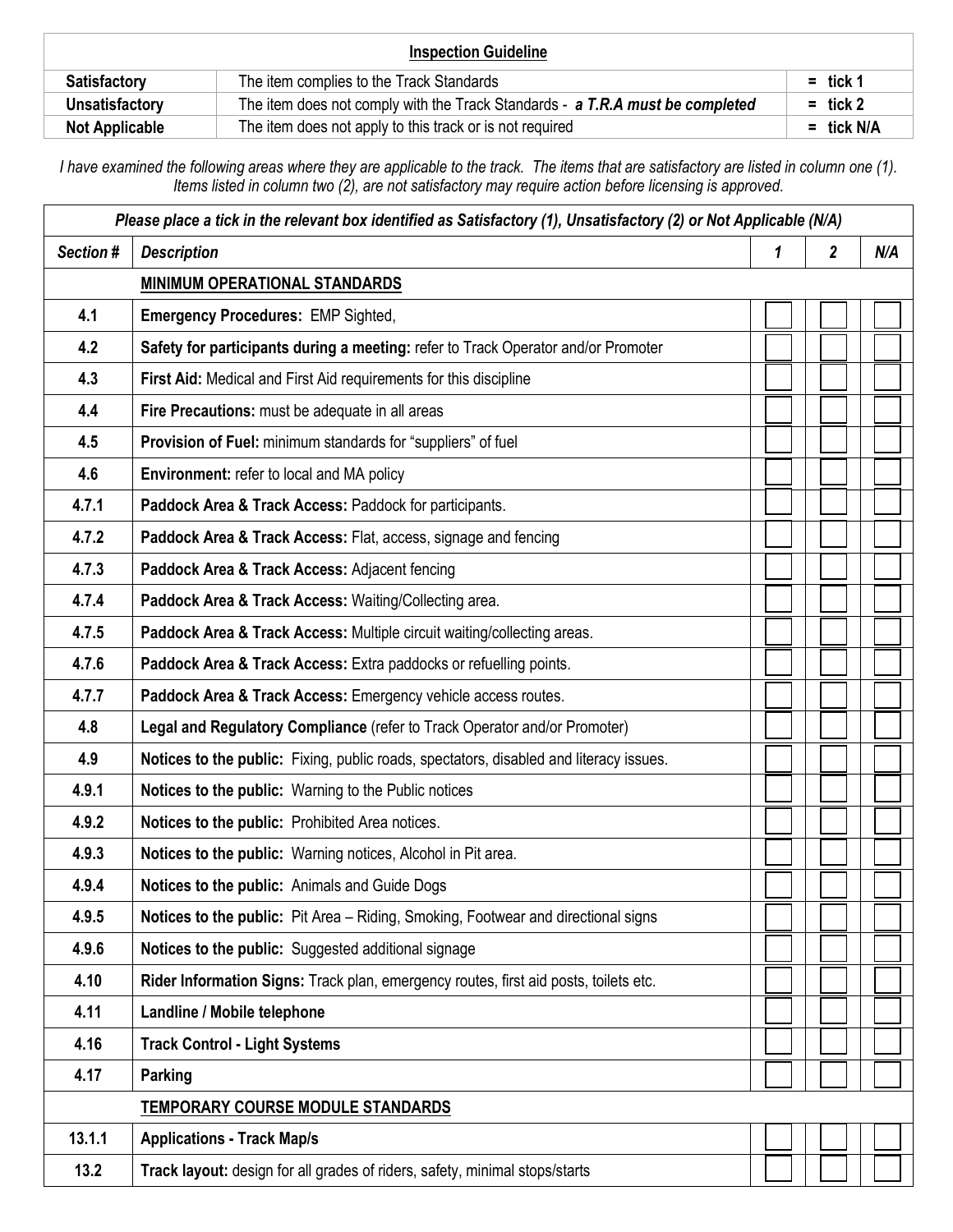| 13.3            | <b>Track Markers: must comply with ALL requirements</b>                            |  |  |
|-----------------|------------------------------------------------------------------------------------|--|--|
| 13.4            | <b>Track Density:</b> calculated $N = WxL30 + (-1)$                                |  |  |
| 13.5            | Course Preparation: must comply with ALL requirements                              |  |  |
| 13.6            | Trials Courses: must comply with ALL requirements                                  |  |  |
| 13.7            | <b>Controlled Crossings</b>                                                        |  |  |
| 13.8            | Spectator Areas and Signage: Must be clearly marked and displayed                  |  |  |
| 13.9            | Paddock:                                                                           |  |  |
| 13.10           | Parking:                                                                           |  |  |
| 13.11           | Lighting: Lighting is to be measured at the track surface                          |  |  |
|                 | <b>OTHER OBSERVATIONS</b> (if relevant)                                            |  |  |
| 13a             | Toilet facilities: Clean and in working order for spectators and competitors       |  |  |
| 13 <sub>b</sub> | Machine Examination / Scrutineering Area: Location ______                          |  |  |
| 13 <sub>c</sub> | Public Address System: (pits / spectators)                                         |  |  |
| 13d             | Timing Facilities: Location                                                        |  |  |
| 13e             | Medical Centre / First aid room facilities: as per MoMS                            |  |  |
| 13f             | <b>Emergency Equipment: Including fire prevention</b>                              |  |  |
| 13g             | Marshal Flags: condition, colors, amount                                           |  |  |
|                 | <b>ANY OTHER ITEMS OF NOTE</b> (please list on separate page and attach to report) |  |  |